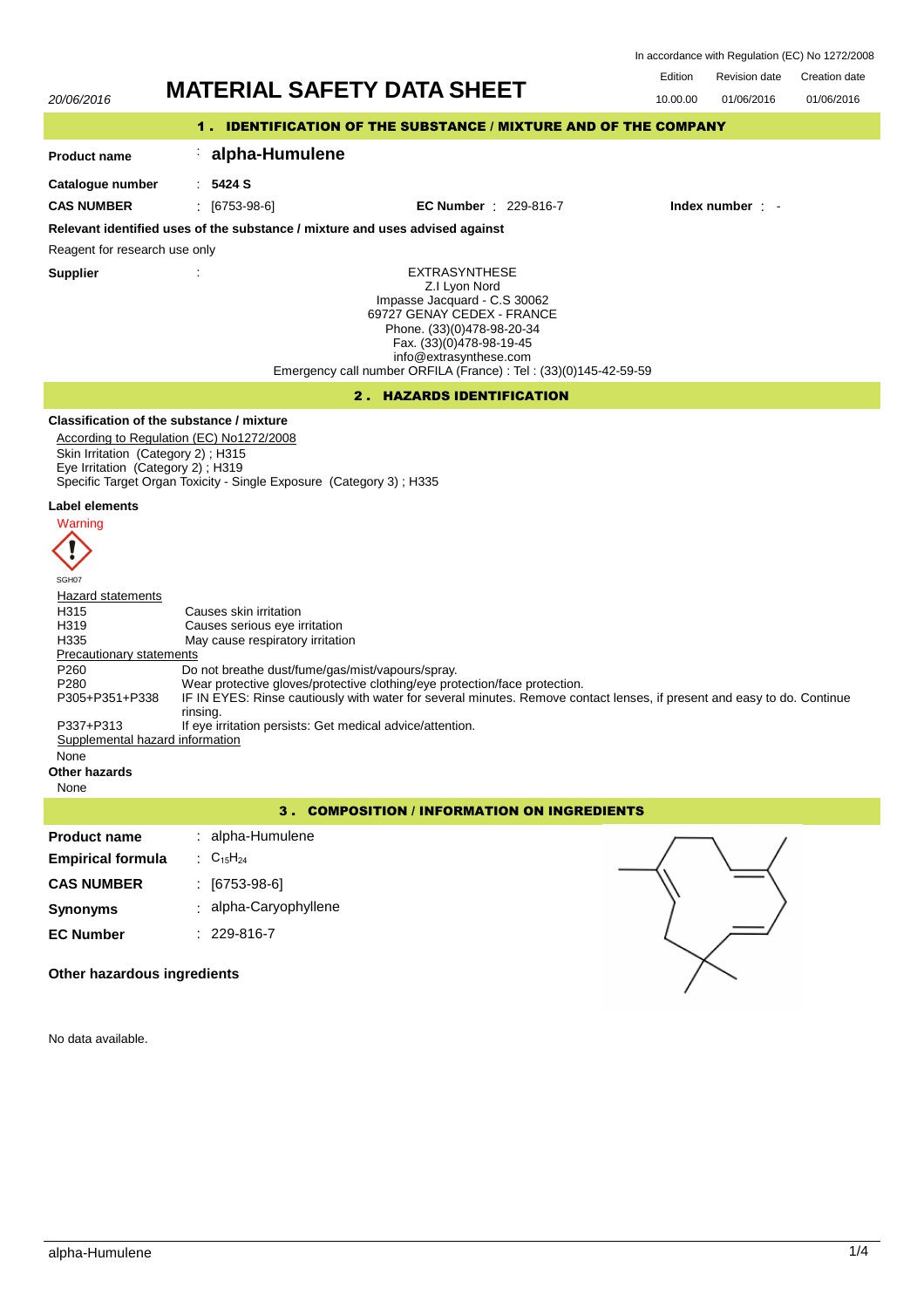#### 4 . FIRST AID MEASURES

#### **Inhalation**

In case of inhalation, move the victim to fresh air. If breathing is difficult, put the victim on oxygen. If breathing stops, carry out artificial respiration.

**In case of skin contact** Wash thoroughly with water and soap.

#### **In case of eye contact**

Rinse well with plenty of water for at least 15 minutes.

#### **Ingestion**

Do not make an unconscious person vomit or swallow anything. Rinse the mouth thoroughly with water.

5 . FIRE-FIGHTING MEASURES

#### **Extinguishing media**

Carbon dioxide, dry powder.

#### **Special hazards arising from the substance**

Harmful/toxic vapours, carbon oxides may be released during the fire.

#### **Advise for fire-fighters**

Wear an autonomous breathing apparatus and suitable protection clothing against chemical agents.

#### 6 . ACCIDENTAL RELEASE MEASURES

#### **Personal precautions**

Use personal protective equipment. Evacuate the personnel from the contaminated zone. Ensure adequate ventilation.

#### **Environnemental precautions**

Keeping away from drains, surface and ground waters.

#### **Methods and materials for containment and cleaning up**

Clean up without creating dust and place in adapted and sealed containers for elimination. Wash the contaminated aera with water and soap. Confine washing water and dispose of it complying with the local regulations. After cleaning, quickly eliminate traces of water with a product absorbing liquids (for example : sand, sawdust, universal binder, Kieselguhr).

# 7 . HANDLING AND STORAGE

#### **Precautions for safe handling**

Avoid formation of dust. Avoid contact with skin and eyes. During handling, wear suitable personal protective equipment (see section 8). Follow the normal measures for preventive fire protection.

#### **Specific handling**

No data available.

### **Specific end use(s)**

No data available

#### **Conditions for safe storage, including any incompatibilities**

Store in a cool well-ventilated place. Keep container tightly closed in a dry place away from light.

#### Store at <+8°C

8 . EXPOSURE CONTROL/PERSONAL PROTECTION

#### **Respiratory protection**

Wear imperatively an appropriated mask/respirator, tested and approved by standards such as NIOSH (US) or CEN (EU).

### **Hand protection**

Handle with protective gloves. The selected gloves have to satisfy the specifications of EU Directive 89/686/EEC and the standard EN 374 derived from it.

#### **Eye protection**

Wear safety glasses.

#### **Skin protection**

Wear suitable protective clothing according to the quantity and the level of activity of the substance at the workplace.

# 9 . PHYSICAL AND CHEMICAL PROPERTIES

#### **Information on basic physical and chemical properties**

| Physical state                         | $:$ Liquid                      |
|----------------------------------------|---------------------------------|
| Color                                  | : No data available.            |
| Solubility in                          | : Acetone (Soluble)             |
| Melting point                          | : No data available.            |
| рH                                     | : No data available.            |
| Partition coefficient: n-octanol/water | : No data available.            |
| Auto-ignition temperature              | $\therefore$ No data available. |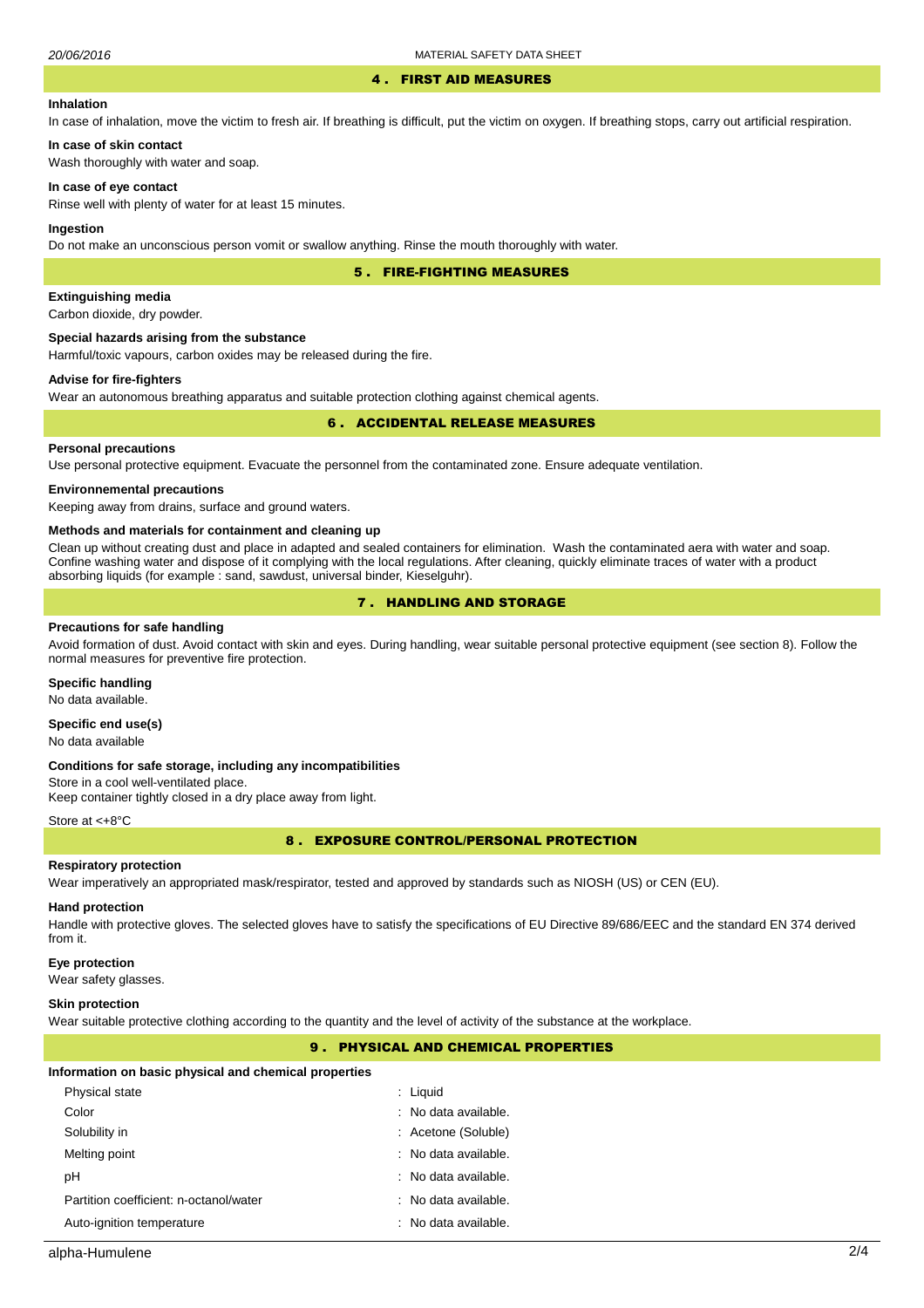| 20/06/2016                | MATERIAL SAFETY DATA SHEET |  |
|---------------------------|----------------------------|--|
| Decomposition temperature | No data available.         |  |
| Viscosity                 | : No data available.       |  |
| Initial boiling point     | 166 - 168°C                |  |

Flash point : 90°C

# **Other information**

### No data available

10 . STABILITY AND REACTIVITY

# **Reactivity**

No data available.

#### **Chemical stability**

Stable under recommanded storage conditions.

#### **Possibility of hazardous reactions**

No hazardous reactions during storage and handling complying with the instructions.

**Conditions to avoid**

No data available.

#### **Incompatible materials**

No data available.

#### **Hazardous decomposition products**

No hazardous decomposition products if the instructions for handling and storage are respected. During high overheating of the substance or during a fire, hazardous decomposition products may be produced.

11 . TOXICOLOGICAL INFORMATION

#### **Acute oral toxicity**

No data available.

#### **Acute dermal toxicity**

No data available.

#### **Acute inhalation toxicity**

No data available.

#### **Skin Corrosion**

No data available.

#### **Skin Irritation**

No data available.

### **Serious Eye Damage**

No data available.

#### **Eye Irritation**

No data available.

# **Respiratory Sensitisation**

No data available.

#### **Skin Sensitisation**

No data available.

#### **Germ Cell Mutagenicity**

No data available.

#### **Carcinogenictiy**

No data available.

# **Reproductive Toxicity**

No data available.

# **Specific Target Organ Toxicity - Single Exposure**

No data available.

# **Specific Target Organ Toxicity - Repeated Exposure**

No data available.

# **Aspiration Hazard**

No data available.